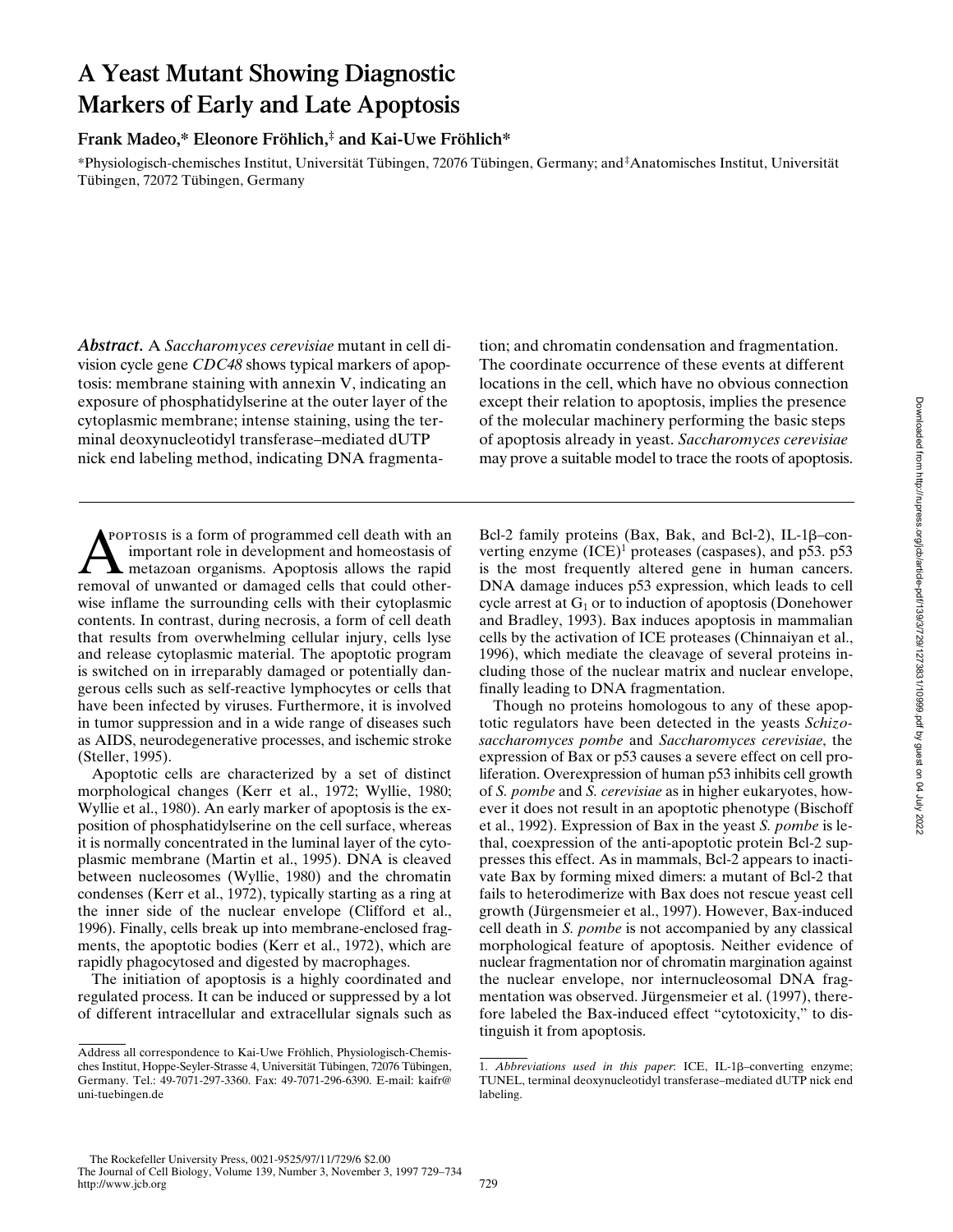We investigated a mutant of baker's yeast in cell division cycle gene *CDC48* for markers of apoptosis. Cdc48p plays an important role in the homotypic fusion of the endoplasmic reticulum; in vitro, Cdc48p is the only soluble protein necessary for the fusion of ER-derived vesicles (Latterich et al., 1995). A defect in *CDC48* results in a cell cycle arrest as a large budded cell with the nucleus located in the neck between the mother and the daughter cell at 168C (Moir et al., 1982; Fröhlich et al., 1991).

Cdc48p is a member of the AAA family, which is characterized by a highly conserved element of  $\sim$ 230 amino acid residues, containing an ATP binding consensus sequence that can be present singly or in two copies. A database of the AAA family is available on the World Wide Web at http://yeamob.pci.chemie.uni-tuebingen.de/.

We describe a *cdc48* mutant of baker's yeast displaying several of the characteristic morphological markers of apoptosis. This is the first indication that the basic machinery of apoptosis is already present in unicellular lower eukaryotes.

## *Materials and Methods*

#### *Yeast Plasmids and Strains*

YEp52/CDC48 was constructed by adding HindIII sites to *CDC48* (directly before start ATG and 205 bp 3' of the stop codon) and cloning the gene into the HindIII site of YEp52 (Broach et al., 1983). The ChameleonTM site directed mutagenesis kit (Stratagene, Heidelberg, Germany) was used for site-directed mutagenesis of plasmid YEp52/CDC48. All mutations were confirmed by DNA sequencing. The codon of serine 565 of *CDC48* was mutagenized to a glycine codon (allele *cdc48*S565G, plasmid YEP52/cdc48S565G) with oligonucleotide 5'-GGTATGGTGAAGGGGAA-TCTAACATCC-3'. For selection of mutant plasmids, a unique BglI site in the *bla* gene of the vector was destroyed with oligonucleotide 5'-CCCT-TCCAGCCGGCTGGTTTATTGC-3'

YEp52/CDC48 or YEP52/cdc48S565G were transformed into strain KFY247 (*MAT* a/*MAT* a *CDC48*/*cdc48*::*URA3 his4*-619/*his4*-619 *leu3*- 3,112/*leu2*-3,112 *ura3*-52/*ura3*-52) and the transformants were sporulated; segregants containing the *cdc48*::*URA3* disruption were recognized by their ability to grow without external uracil. Segregant KFY437 (*MAT* a *cdc48*::*URA3 his4*-619 *leu3*-3,112 *ura3*-52 YEp52/cdc48S565G) was used for all cytologic experiments. Segregant KFY417 (*MAT* a *cdc48*::*URA3 his4*- 619 *leu3*-3,112 *ura3*-52 YEp52/CDC48) with a wild-type *CDC48* on YEp52, and isogenic strain KFY439 with intact *CDC48* (*MAT* a *CDC48 his4*-619 *leu3*-3,112 *ura3*-52) were used as wild-type controls. Cell division cycle mutants used as controls were Hartwell (1973) strains LH12021 (*cdc31<sup>ts</sup>*), arresting with an elongated nucleus in a budded cell; LH369 (*cdc1*ts), LH395 (*cdc19*ts), LH321 (*cdc25*ts), and LH17048 (*cdc29*ts), all arresting unbudded; LH370 (*cdc2*ts), LH244 (*cdc9*ts), and LH386 (*cdc20*ts), and strains DBY2028 (*MAT* a *ade2 lys2 leu2 ura3 cdc46*ts), and rE24-15 (*MAT* a *his4*-619 *cdc48*- 3ts; Moir et al., 1982), all arresting with a large bud. Strains with a disrupted chromosomal copy of *CDC48* and with *cdc48* alleles, *cdc48*<sup>S565T</sup> (strain KFY438), *cdc48*Y834E (strain KFY415), or *cdc48*Y834F (strain KFY416), expressed from vector YEp52 were used as controls. Strains KFY438 and KFY415 grow like wild type, KFY416 shows a doubled generation time on glucose-containing media, resembling *cdc48*S565G strain KFY437 in this respect.

Cells were grown on YEP (1% yeast extract, 2% Bacto peptone) containing 4% glucose or 4% galactose, respectively. Cultures were inoculated to reach the stationary phase after 36–48 h of fermentation.

For nuclear staining, cells were washed with PBS, incubated with  $1 \mu g$ / ml diaminophenylindole (DAPI) in PBS for 10 min, and then rinsed three times with PBS.

#### *Electron Microscopy*

Yeast cells were fixed with phosphate-buffered glutardialdehyde, cell walls were removed, and the cells were postfixed with osmium tetroxide and uranyl acetate, and then dehydrated as described by Byers and Goetsch (1991) for stationary phase cells. After the 100% ethanol washes, cells

were washed with 100% acetone, infiltrated with 50% acetone/50% Epon for 30 min and with 100% Epon for 20 h. Cells were transferred to fresh 100% Epon and incubated at  $56^{\circ}$ C for 48 h before cutting thin sections and staining with lead acetate.

#### *Terminal Deoxynucleotidyl Transferase–mediated dUTP Nick End Labeling (TUNEL) Staining*

DNA strand breaks were demonstrated by labeling free 3'-OH termini with FITC-labeled deoxyuridine, which was detected with alkaline phosphatase–coupled, anti-fluorescein antibody, and the formation of a dye precipitate with a phosphatase substrate (In Situ Cell Death Detection Kit, AP; Boehringer Mannheim, Mannheim, Germany). Yeast cells were fixed with 3.7% formaldehyde, digested with lyticase, and applied to a polylysine-coated slide as described for immunofluorescence (Adams and Pringle, 1984). The slides were rinsed with PBS, incubated in permeabilization solution (0.1% Triton X-100, 0.1% sodium citrate) for 2 min on ice, rinsed twice with PBS, incubated with  $10 \mu$ I TUNEL reaction mixture (200 U/ml terminal deoxynucleotidyl transferase, 10 mM FITC-labeled dUTP, 25 mM Tris/HCl, 200 mM sodium cacodylate, 5 mM cobalt chloride; Boehringer Mannheim) for 60 min at 37°C, rinsed three times with PBS, incubated with 50  $\mu$ l Converter AP solution (alkaline phosphatase– labeled, anti-FITC antibody; Boehringer Mannheim) for 30 min at 37°C, rinsed three times with PBS, and stained by incubation with 50  $\mu$ l naphthol) AS-MX phosphate (Sigma Chemical Co., Munich, Germany), 0.8 mg/ml, fast red TR salt (Sigma Chemical Co.), 1 mg/ml, 2% dimethylformamide, 1 mM levamisole in 100 mM Tris/HCl, pH 8.2, for 30 min at room temperature. A coverslip was mounted with a drop of Kaiser's glycerol gelatin (Merck, Darmstadt, Germany).

#### *Annexin V Staining*

Exposed phosphatidylserine was detected by reaction with FITC-coupled annexin V (ApoAlert Annexin V Apoptosis Kit; CLONETECH Laboratories, Inc., Palo Alto, CA). Yeast cells were washed in sorbitol buffer (1.2 M sorbitol,  $0.5$  mM MgCl<sub>2</sub>,  $35$  mM potassium phosphate, pH 6.8), digested with 5.5% glusulase (Boehringer Mannheim) and 15 U/ml lyticase (Sigma Chemical Co.) in sorbitol buffer for 2 h at 28°C, harvested, washed in binding buffer (10 mM Hepes/NaOH, pH 7.4, 140 mM NaCl, 2.5 mM CaCl<sub>2</sub>; CLONETECH Laboratories, Inc.) containing 1.2 M sorbitol buffer, harvested and resuspended in binding buffer/sorbitol.  $2 \mu l$  annexin-FITC (CLONETECH Laboratories, Inc.) and 2 µl propidium iodide (500  $\mu$ g/ml) were added to 38  $\mu$ l cell suspension, and then incubated for 20 min at room temperature. The cells were harvested, suspended in binding buffer/sorbitol, and applied to a microscopic slide.

#### *Results*

#### *A Yeast Mutant in Cell Division Cycle Gene CDC48 Accumulates Cells with Disrupted Chromatin*

To evaluate the importance of various conserved residues of Cdc48p, we changed a serine residue in the COOHproximal AAA box of Cdc48p to a glycine residue (allele *cdc48*S565G) by oligonucleotide-directed mutagenesis, and put the mutated gene under the control of a *GAL1* promoter. (The *GAL1* promoter is induced by galactose in the growth medium and repressed by glucose. *CDC48* however, expressed from a glucose-repressed *GAL1* promoter, enables cell proliferation, indicating a leaky repression.) The plasmid was transformed into a diploid yeast (KFY247), heterozygously disrupted in *CDC48*, and transformants were sporulated. Spores containing the disrupted *cdc48*::*URA3* do not germinate on glucose medium and need 7 d to form visible colonies on galactose medium. Control spores containing the same vector carrying a wildtype allele of *CDC48* in addition to a disrupted chromosomal copy, form visible colonies within 2–3 d on both glucose and galactose media. On glucose medium, *cdc48*S565G segregants grow slowly (generation time 185 min instead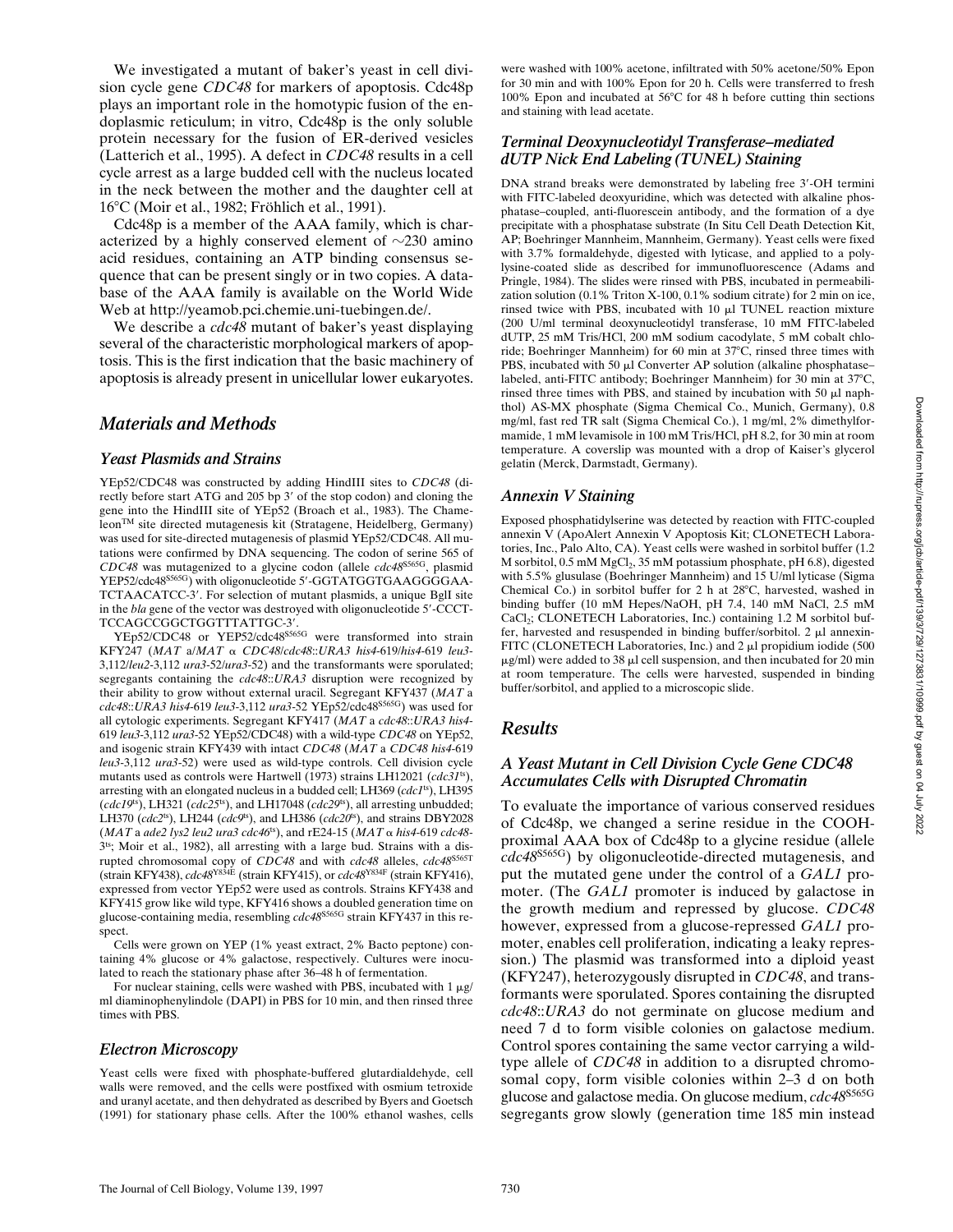*Figure 1.* Morphology of yeast mutant strain KFY437. Stationary phase cells of KFY437 (*a*–*d*) and of control strain KFY417 (*e*) grown on YEP/glucose for 5 d after inoculation (phase contrast). Bars: (*a*) 10 mm; (*b–e*) 10 mm.

of 90 min for the control), and cease proliferating at  $37^{\circ}$ C (ts phenotype). On galactose medium the segregants grow like a *CDC48* wild-type control.

Microscopic observation of stationary phase cultures of these segregants shows abnormally elongated and misformed cells (Fig. 1) with the nuclear chromatin disrupted into several fragments, reminiscent of apoptotic metazoan cells. We systematically investigated the *cdc48*S565G strain, KFY437, under different growth conditions for diagnostic markers of apoptosis.

Chromatin condensation and fragmentation is a typical marker of apoptosis. Often, fragments are aligned as a ring close to the nuclear envelope (Clifford et al., 1996). DAPIstained KFY437 cells from exponentially growing as well as from stationary cultures on glucose medium show a continuous DNA ring within the nucleus in 1–10% of the cells, DNA fragments arranged as a ring at the inner side of the nuclear envelope in 1–20% of the cells, and several randomly distributed nuclear fragments in 10–50% of the cells (Fig. 2). Fragmentation increases with incubation time and after 7 d on glucose medium, 80% of the cells have an abnormal chromatin distribution. In KFY437 cells grown exponentially on galactose,  $\leq 10\%$  of the cells show chromatin fragmentation. In stationary cultures from galactose medium, 40% of the cells have a fragmented nucleus. Stationary wild-type strains show the nucleus as a single round spot in all cells, their morphology does not change markedly during prolonged incubation (Fig. 2 *a*). *cdc48* point mutants, KFY415, KFY416, and KFY438, show unfragmented nuclei both during exponential growth and in the stationary phase. *cdc48*-3<sup>ts</sup> strain rE24-15 arrested at  $37^{\circ}$ C shows an unfragmented nucleus in the neck between mother and daughter cells (Fig. 2 *b*). Cell division cycle mutants in genes *cdc1*, *cdc19*, *cdc20*, *cdc25*, *cdc29*, and *cdc31* that were arrested at 37°C show unfragmented nuclei. Mitochondria appear as dots of far less brightness and size than the nuclei or most nuclear fragments, and are predominantly located near the border of the cells.

Electron microscopic investigation of exponentially grown KFY437 cultures shows extensive chromatin condensation along the nuclear envelope (Fig. 3, *b–d*), as well as cells containing nuclear fragments (Fig. 3, *e* and *f*). Endoplasmic reticulum is more prominent and its lumen appears wider than in wild-type controls (Fig. 3 *a*).

#### *DNA Is Fragmented in cdc48 Mutant KFY437 after Prolonged Growth*

Apoptotic DNA cleavage produces free 3'-OH termini,



*Figure 2.* Chromatin fragmentation. DAPI stain (*c–n*, *p*, and *r*) and phase contrast representation (*o*, and *q*) of KFY437 cells, and DAPI stain of KFY417 (*a*) and of *cdc48* mutant rE24-15 (*b*) as controls. *i–k* were cells grown exponentially on YEP/glucose; *a*, *c–h*, and *l–n* are stationary cells from glucose medium, harvested 2 d after inoculation; *o*/*p* and *q*/*r* are stationary cells from glucose medium, harvested 5 d after inoculation; *b* shows exponentially growing cells of rE24-15 that were cell division cycle arrested by a 3-h incubation at  $37^{\circ}$ C. Bar, 10  $\mu$ m.

which can be detected by labeling with modified nucleotides (e.g., DIG-dUTP) catalyzed by terminal deoxynucleotidyl transferase. The TUNEL (Gavrieli et al., 1992; Gorczyca et al., 1993) method is a fast and sensitive way to visualize the amount of DNA fragmentation in individual cells. At the end of the exponential growth phase, both on galactose and on glucose containing media,  $>80\%$  of KFY437 cells have an intensive red nuclear stain with the TUNEL assay, corresponding to a strong fragmentation (Fig. 4 *a*). Early exponential cultures of KFY437 contain  $\sim$ 20% TUNEL-positive cells. Control cultures of wild-type cells (Fig. 4 *b*), of *cdc48* point mutants KFY415, KFY416, and KFY438, of  $cdc48-3$ <sup>ts</sup> strain rE24-15 arrested at  $37^{\circ}$ C, and of mutants in cell cycle genes *cdc2*, *cdc9*, *cdc19*, *cdc31*, and *cdc46* arrested at 37°C, show unstained or only slightly red nuclei. An aliquot of the protoblasts used for TUNEL staining was tested for integrity by incubation with 23  $\mu$ g/ ml propidium iodide. Less than 3% of the protoplasts became stained, proving that the DNA fragmentation is not a result of cell necrosis.

Analysis of the isolated chromosomal DNA by agarose electrophoresis did not show a DNA ladder (not shown), that has been found in many apoptotic systems as the result of DNA cleavage between nucleosomes. This may be caused by the *S. cerevisiae* chromatin structure with approximately no linker DNA between the nucleosomes (Lowary and Widom, 1989). In addition, a number of cell types undergo apoptosis without the occurrence of a DNA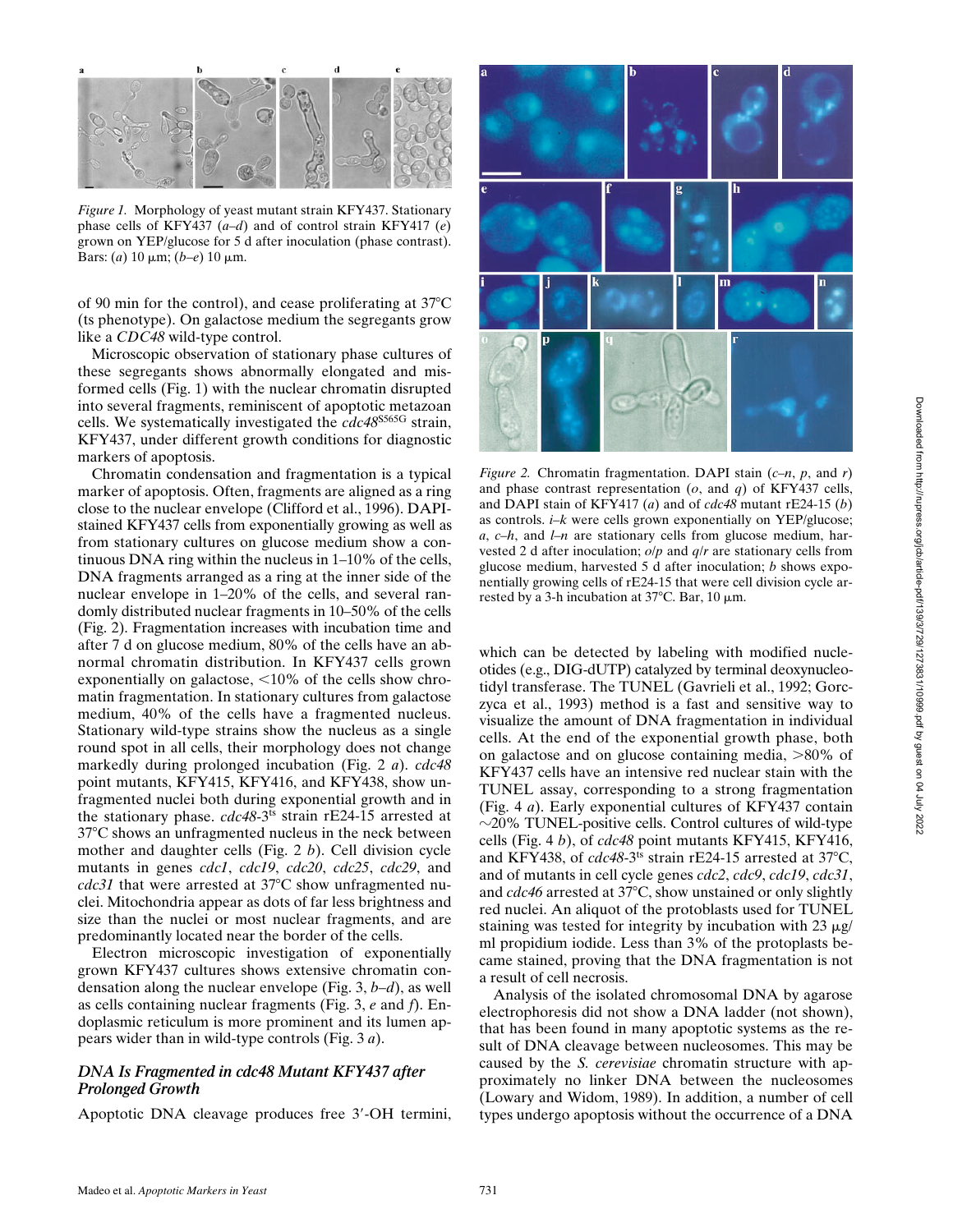

*Figure 3.* Electron micrographs of yeast mutant strain KFY437. Wild-type control KFY417 (*a*) and mutant KFY437 (*b–f*) grown exponentially on YEP/glucose for 24 h. *N*, nucleus; *V*, vacuole; and *M*, mitochondria. Endoplasmic reticulum is marked by arrowheads; chromatin condensation is marked by arrows. Bars,  $1 \mu m$ .

ladder, even when chromatin condensation occurs (Oberhammer et al., 1993).

### *cdc48 Mutant KFY437 Exposes Phosphatidylserine at the Cytoplasmic Membrane*

In mammalian cells, phosphatidylserine is predominantly located on the inner leaflet of the plasma membrane, and is translocated to the outer leaflet when apoptosis is induced (Martin et al., 1995). Phosphatidylserine exposure serves as a sensitive marker for early stages of apoptosis. It can be detected with annexin V, which binds to phosphatidylserine with high affinity in the presence of  $Ca^{2+}$ . As in mammalian cells, *S. cerevisiae* has an asymmetric distribution of phospholipids within the cytoplasmic membrane, 90% of the phosphatidylserine is oriented towards the cytoplasm (Cerbón and Calderón, 1991).

For detection of phosphatidylserine in the outer phase of the cytoplasmic membrane, the cell wall was removed by digestion with lyticase, and the spheroblasts were incubated with FITC-labeled annexin V. More than 70% of the KFY437 cells grown exponentially on glucose medium (Fig. 5 *a*) and  $\sim$  50% of stationary phase cells grown on galactose medium show a strong fluorescence around the whole circumference of the cell. Control cultures of wildtype strains (Fig. 5 *c*), of *cdc48* point mutants KFY415, KFY416, and KFY438, of *cdc48*-3ts strain rE24-15 arrested at 378C, and of mutants in cell cycle genes *cdc2*, *cdc19*, and *cdc31* arrested at 37°C only show weak staining in the cell lumen or no detectable fluorescence. 5–20% of the protoplasts, both from wild-type and mutant strains, take up propidium iodide indicating membrane damage. These cells all show a strong annexin V staining of the whole cell and no peripheral ring (Fig. 5 *b*).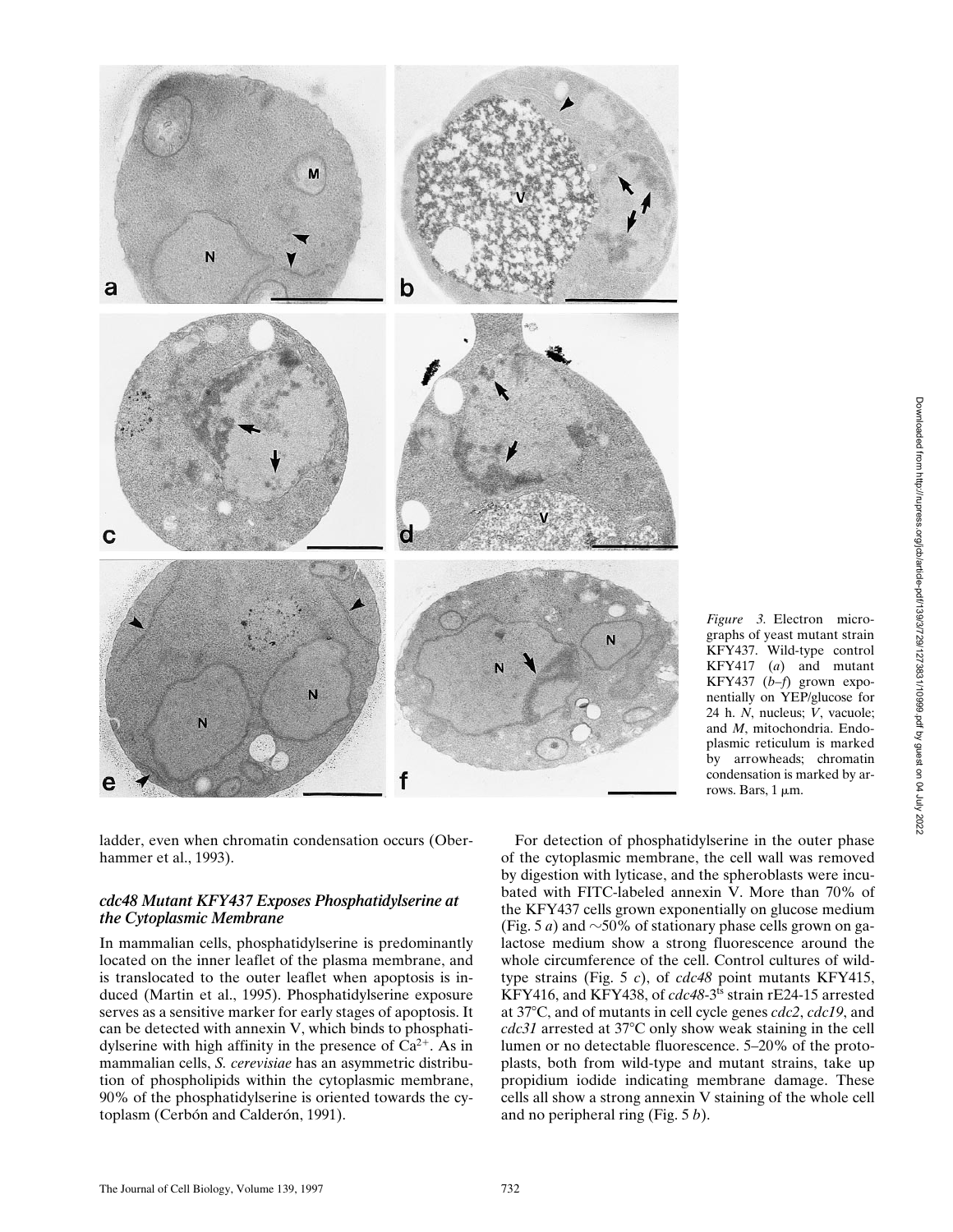b

a

 $\mathbf{c}$ 

b

*Figure 4.* DNA strand breakage visualized by TUNEL staining. Cells of KFY437 (*a*) and of control strain KFY417 (*b*) grown on YEP/glucose to the end of the exponential growth phase (36 h after inoculation) were stained for DNA strand breaks with TUNEL. Bar,  $10 \mu m$ .

## *Discussion*

A yeast mutant in cell division cycle gene *CDC48* shows a number of morphological and molecular features that are considered typical indicators of apoptosis in metazoan cells: exposure of phosphatidylserine on the outer leaflet of the cytoplasmic membrane, DNA breakage, chromatin condensation and fragmentation, and even the abnormal cell morphology with a series of tiny buds, most of them lacking chromatin (Fig. 2 *o*/*p*, and *q*/*r*), can be considered the equivalent of apoptotic bodies. The coordinate occurrence of these markers caused by a single point mutation implies their connection even in yeast. None of the other alleles of *CDC48*, and none of the cell division cycle–arrested mutants investigated shows any of these phenomena, indicating that they are not the inevitable consequence of any cell division cycle arrest.

Apoptosis serves the purpose of removing unused or potentially harmful cells in higher organisms (Raff, 1992). Even in a unicellular organism like yeast, such a mechanism would be of evolutionary advantage. If a cell sensing impending fatal damage stopped proliferating and consuming resources, it would improve the chances for its clonal relatives. However, the fact that similar observations with yeast have not been published before suggests that this is a rare event. In addition, a database search of the complete *S. cerevisiae* genome shows no potential homologue for genes involved in the triggering of apoptosis in metazoans: yeast contains neither members of the ICE protease family (caspases), nor p53, nor genes with similarity to *ced-4*, *bcl-2*, or *bax.*

It appears more likely that the connection between nuclear condensation, DNA fragmentation, the inversion of the cytoplasmic membrane, and possibly the formation of cell fragments is evolutionarily old, and was used for the development of apoptosis by linking it to signaling pathways in metazoan organisms.

In mammals, exposition of phosphatidylserine serves as bait for macrophages that then deal with the disposal of the



*Figure 5.* Exposition of phosphatidylserine at the cytoplasmic membrane. Cells of KFY437 (*a* and *b*) and of control strain KFY417 (*c*) grown exponentially for 12 h on YEP/glucose were stained with FITC-labeled annexin V for detection of exposed phosphatidylserine (*a* and *c*) and propidium iodide for detection of damaged cells  $(b)$ . Bar, 10  $\mu$ m.

apoptotic bodies (Fadok et al., 1992; Martin et al., 1995). Our observation in yeast indicates a more fundamental connection between phosphatidylserine exposure and other events of apoptosis. Therefore, the exposure probably has not been developed to attract macrophages, but rather phagocytic cells throughout evolution have learned to interpret the phenomenon as a signal of attraction.

*CDC48* participates in processes ensuring the integrity of the endoplasmic reticulum and the nuclear envelope. Aberrations in these structures caused by *cdc48*S565G might trigger the processes observed. In wild-type cells of *S. cerevisiae*, endoplasmic reticulum is only scarcely seen in electron micrographs (Schwencke, 1991). An electron microscopic observation of the mutant shows that endoplasmic reticulum accumulates and that its lumen appears dilated as compared to wild-type endoplasmic reticulum. This could be a direct effect of the mutation, ultimately leading to the apoptotic phenotype. The phenotype is allele specific; none of the other *cdc48* mutant alleles investigated cause any of the apoptotic effects.

The tools of yeast genetics and molecular biology are a powerful means to identify the components of complex physiological pathways. There is no clear picture of the events following the action of the ICE proteases in apoptosis yet. Yeast might be a suitable model for clarification.

We thank D. Mecke for discussion and support, H. Schwarz for generous advice, and S. Sigrist for help in preparing the figures. We are grateful to J. Gatfield for critical reading of the manuscript.

This work was supported by the Deutsche Forschungsgemeinschaft.

Received for publication 25 April 1997 and in revised form 1 August 1997.

#### *References*

- Adams, A.E.M., and J.R. Pringle. 1984. Relationship of actin and tubulin distribution to bud growth in wild-type and morphogenetic-mutant *Saccharomyces cerevisiae. J. Cell Biol.* 98:934–945.
- Bischoff, J.R., D. Casso, and D. Beach. 1992. Human p53 inhibits growth in *Schizosaccharomyces pombe. Mol. Cell. Biol.* 12:1405–1411.
- Broach, J.R., Y.-Y. Li, L.-C.C. Wu, and M. Jayaram. 1983. Vectors for highlevel, inducible expression of cloned genes in yeast. *In* Experimental Manipulation of Gene Expression. M. Inouye, editor. Academic Press, London. 83–117.
- Byers, B., and L. Goetsch. 1991. Preparation of yeast cells for thin-section electron microscopy. *Methods. Enzymol.* 194:602–608.